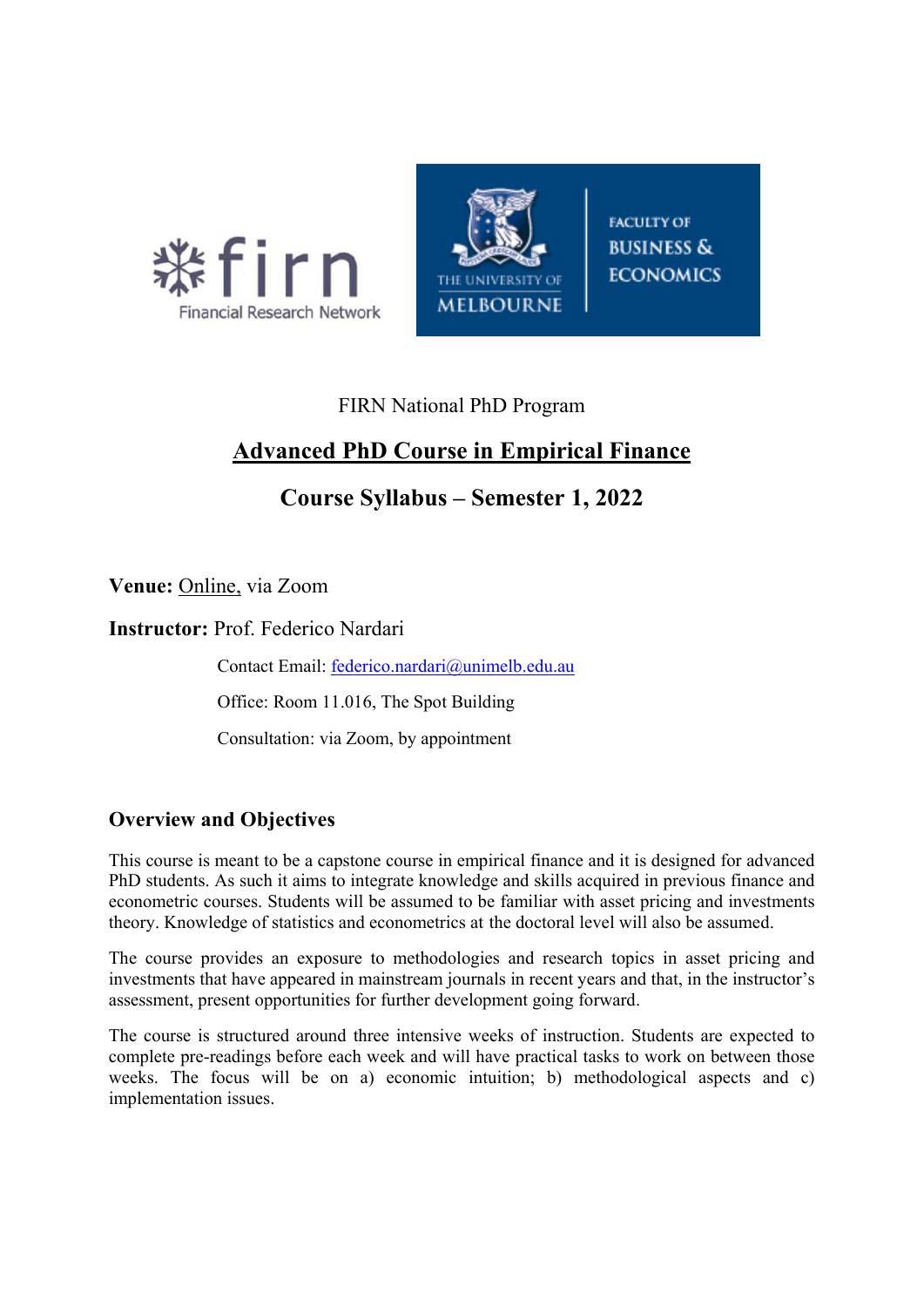It is *necessary* that students keep up as much as possible with the materials between modules.

By the end of the course, students should be able to: (i) identify good (and bad…) empirical research questions; (ii) design and execute empirical analysis, including sourcing and processing data and estimating models; and (iii) interpret results using a solid conceptual/theoretical framework and place them in the context of existing literature.

### **Meeting Dates and Times**

Module 1: 15-18-19 March Module 2: 26-29-30 April Module 3: 17-20-21 May

For Module: 1 the sessions will start at 1:30 PM (Melbourne time) and finish around 6:30 PM. In Module 1, most of the sessions will be allocated to lecturing.

For Module 2 and 3, the sessions will also start at 1:30 PM and will consist of a mix of assignments, lectures and discussions of assigned papers. Further details and reading lists will be provided prior to each Module.

Every session will be streamed live via Zoom. In addition, each session will be recorded and made available for viewing.

## **Course Content**

The topics covered during the term are grouped under the following broad areas:

- Bayesian Econometric Methods in Financial Economics
- Return Predictability, Volatility and Asset Allocation
- Evaluation of Trading Strategies and of Managed Portfolio Performance

#### **Assessment**

There will be two individual homework assignments: both assignments are of an empirical nature and involve data processing, application of econometric techniques, programming and usage of statistical/econometric software (SAS, Eviews, Stata or equivalent) and last, but certainly not least, the writing of a research report. To successfully complete the assignments, students need to be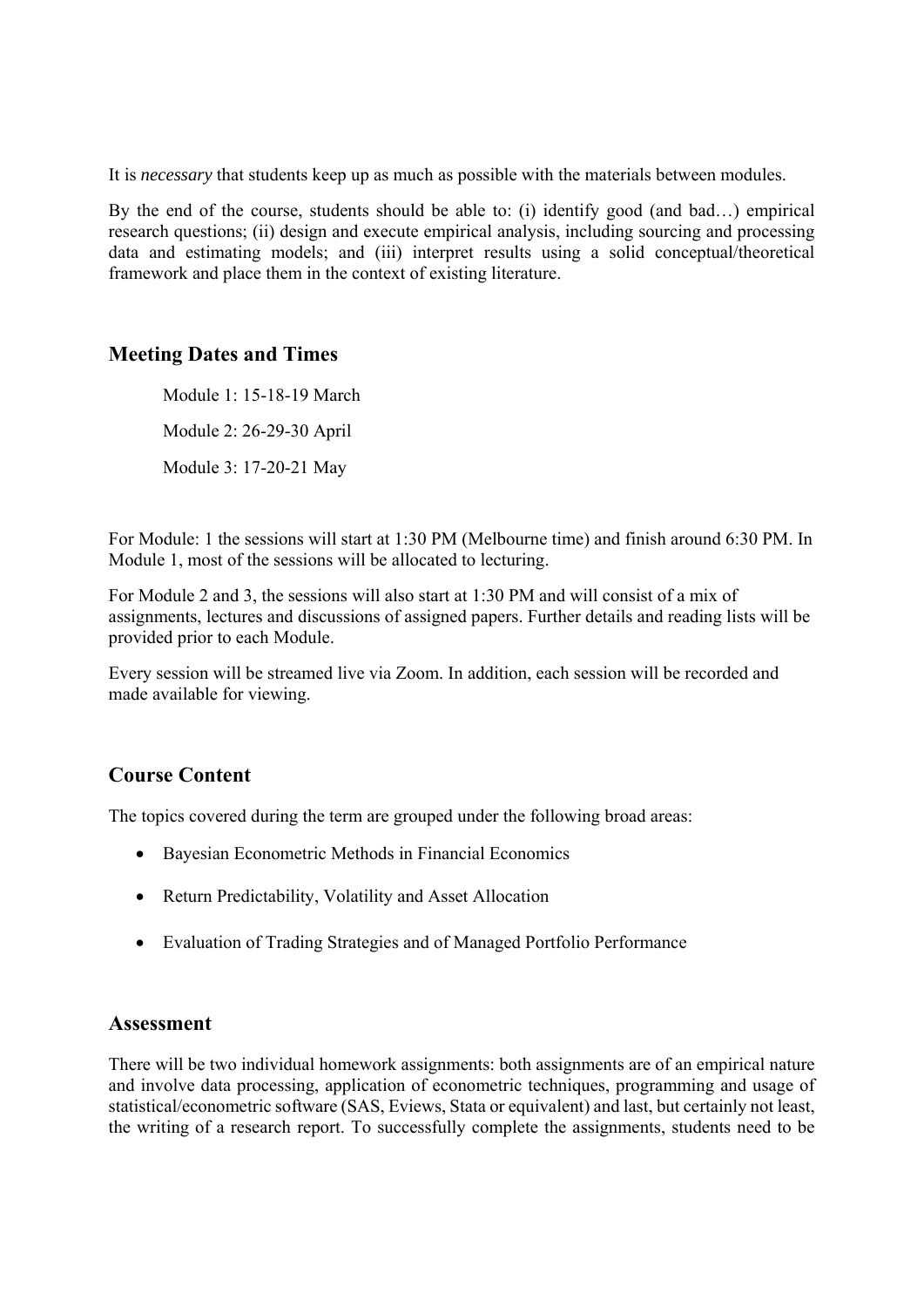proficient in a programming language such as Matlab, R or equivalent. Tentatively: the first assignment will have several components, due periodically in April and May; the second assignment will be due in mid-to-late June (i.e, about four weeks after the conclusion of the third module). The exact due dates and specifics for delivery will be communicated during the term.

Please, be advised that the homework assignments are rather time consuming, especially in terms of coding.

In addition to the HW assignments, two short (about 1 hour) "live" assignments will be held at the beginning of Module 2 and Module 3. They will consist of a few conceptual questions related to the materials covered in the previous module.

## **Grading**

Live Assignments: 30% (15% each)

HW Assignment 1: 30%

HW Assignment 2: 40%

### **Plagiarism and Collusion**

- Plagiarism is the presentation by a student of an assignment identified as his or her own work even though it has been copied in whole or in part from another student's work, (whether that student is in the same class, from an earlier year of the same course, or from another institution altogether) or from any other source (eg. published books, web-based materials or periodicals), without due acknowledgement in the text. Paraphrasing or otherwise using the ideas of another author duly acknowledging the source also constitutes plagiarism. Regardless of the form, plagiarism is intellectual theft.
- Collusion is the presentation by a student of an assignment as his or her own work when it is, in fact, the result (in whole or in part) of unauthorised collaboration with another person or persons. Both the student presenting the assignment and the student(s) willingly supplying unauthorised material are considered participants in the act of academic misconduct.
- Plagiarism and collusion are considered academic misconduct and attract severe penalties. Penalties can include a mark of zero for the piece of assessment or a fail grade for the subject.